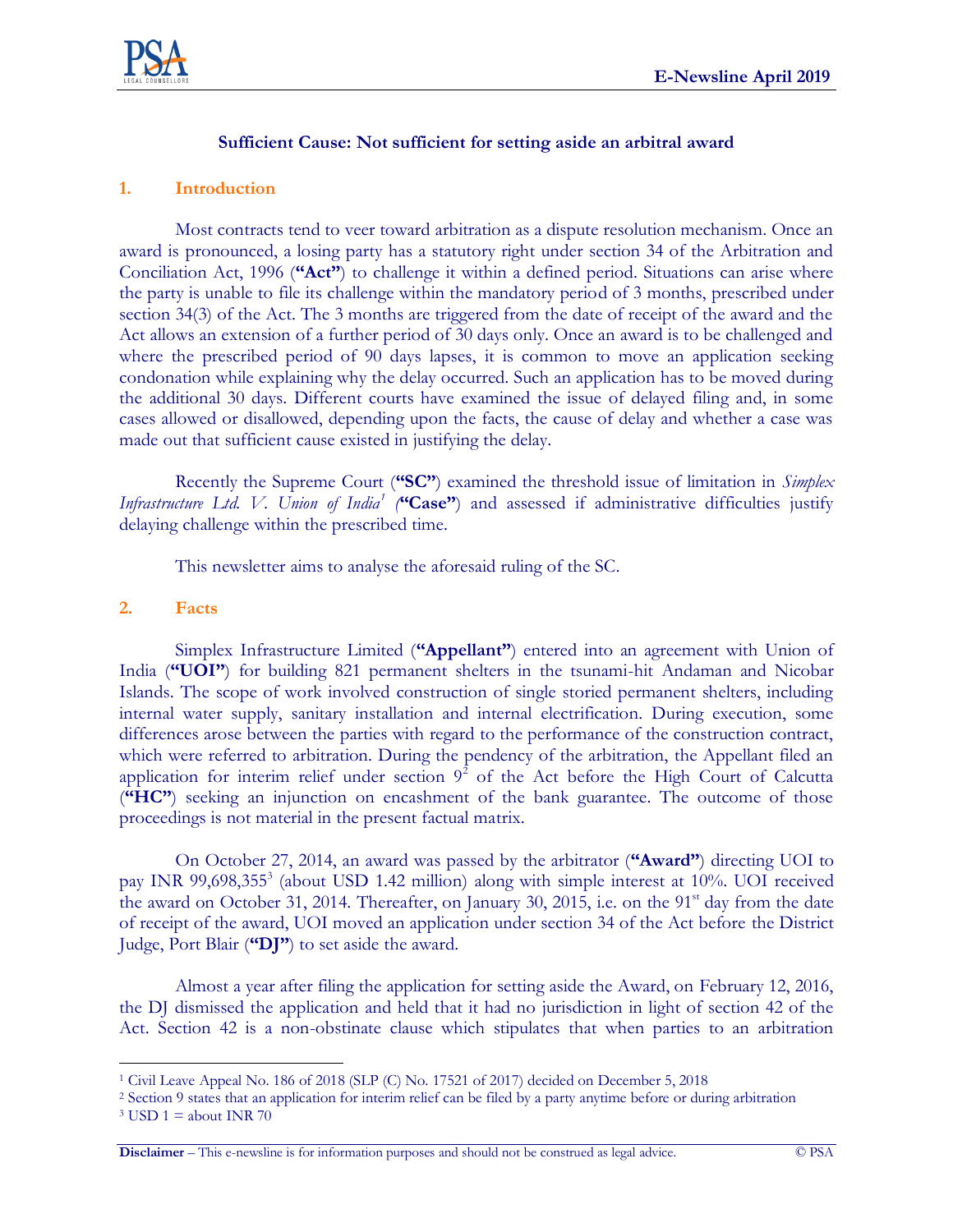

agreement approach a court for relief only that particular court shall have jurisdiction in all subsequent proceedings. In other words, the DJ held that UOI should seek its relief from the HC.

In view of the order passed by DJ, UOI filed an application before the HC under section 34 for setting aside the Award. The application was filed only on March 28, 2016, along with an application for condonation of delay of 514 days computed from October 30, 2015 i.e. the date of receipt of the award. UOI reasoned the delay on the ground that there was a *bona fide* mistake in filing the application before the wrong forum and that due to delay by UOI's counsel, the necessary formalities could not be complied with, within time. UOI also pleaded that the departmental office was located at Port Blair and it was time consuming process for obtaining permission from the circle office at Chennai. On April 27, 2016, HC allowed the application and condoned the delay of 514 days on the ground that sufficient cause was shown by UOI to explain the delayed filing. Aggrieved with aforesaid order of the HC, the Appellant filed an appeal before the SC.

## **3. The Relevant Law and Issues**

Before dealing with the issues, it is necessary to set out the interplay of two different statues. Section 5 of the Limitation Act, 1963 (**"Limitation Act"**) provides for extension of prescribed period if sufficient cause<sup>4</sup> is shown. There is no definition of sufficient cause but it has received a very liberal approach by courts. Based on such liberal approach parties have, time and again, sought shelter under section 5 to condone the delay even for flippant reasons. Section 14 of the Limitation Act provides for the exclusion of time spent on *bona fide* litigation before a court without jurisdiction. As per this section, the time during which an applicant has been prosecuting with due diligence against the same party for the same relief shall be excluded.<sup>5</sup> Section 34 of the Act provides recourse against an arbitral award which may be made only in accordance with 34(2) and (3). Section 34(3) stipulates a time frame within with such recourse can be exercised which is within three months from the date on which the party making the application receives the award. As stated earlier, the proviso in 34(3) further extends the time by another 30 days on sufficient cause being shown by the party filing the application "but not thereafter."

The SC analysed, whether applications for condonation of delay under sections 5 and 14 can be extended to proceedings under the Act. Specifically, the SC dealt with the following issues -

- Does section 5 of the Limitation Act apply to proceedings under section 34 of the Act?
- Whether administrative difficulties would be a valid reason to condone delay?
- Can benefit of section 14 of the Limitation Act be extended to proceedings under section 34?
- Can a delay beyond the specific statutory limitation prescribed under section 34(3) be condoned?

 $\overline{a}$ <sup>4</sup> It means that there is an explanation of delay in filing to the satisfaction of the court

<sup>5</sup> See section 14(2) of Limitation Act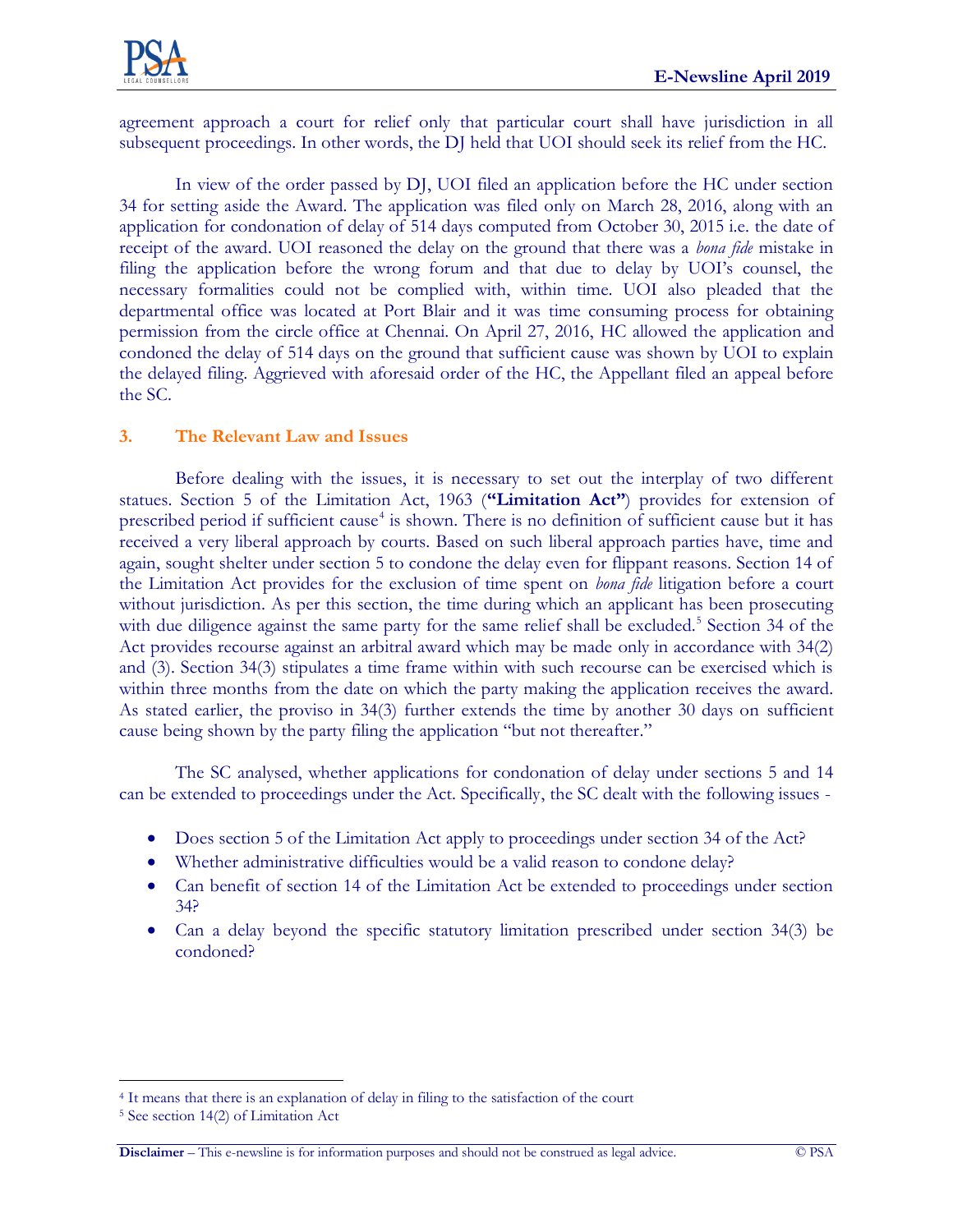

# **4. Finding and Analysis by SC**

**4.1 Applicability of section 5 to section 34:** The SC relied upon *Union of India v. Popular Construction Company*<sup>6</sup> where it held that: *"As far as the language of Section 34 of the 1996 Act is concerned, the crucial words are "but not thereafter" used in proviso to sub-section (3). In our opinion, this phrase would amount to express exclusion within the meaning of Section 29(2) of the Limitation Act, and would therefore bar the application of Section 5 of the Act. Parliament did not need to go further. To hold that the court could entertain an application to set aside the award beyond the extended period under the proviso, would render the phrase "but not thereafter" wholly otiose. No principle of interpretation would justify such a result*."

Section  $29(2)^7$  of the Limitation Act would apply in cases where a time period has already been prescribed in some other statute. This provision gives importance to the statutory timeline specified in a special law i.e. the Act here. Simply put, it bars the application of section 5 of the Limitation Act to proceedings under section 34. The Act is a special law which provides its own limitation within which the award has to be challenged. In order words, the SC held that section 5 cannot be applied to condone the delay in filing an application under section 34.

**4.2 Administrative difficulties is a valid reason or not:** The UOI argued that the delay which was caused due to inevitable administrative difficulties of obtaining directions from higher officials would be a sufficient cause for delay in filing a section 34 application. UOI also relied upon *Union of India v. Tecco Trichy Engineers & Contractors*,<sup>8</sup> wherein the HC rejected the application under section 34 holding it as barred by limitation. This finding was subsequently reversed by SC who condoned the delay on the ground that service of the award on the General Manager in a huge organisation like the railways could not be taken as sufficient notice. It took the position that in large organisations that have different divisional heads in various departments, it is necessary that copy of the award should be received by someone having knowledge of the proceedings.

However, in Simplex the SC held that as there is no dispute with respect to who received the arbitral award and, therefore, the judgment relied upon by UOI was immaterial. The SC stated that administrative difficulties with respect to securing permission from the office at Chennai cannot be considered as a sufficient cause and no court shall entertain any application filed beyond the statutory period, even if it may be by a government body.

**4.3 Benefit under section 14:** The other argument by UOI was protection under section 14 of the Limitation Act. In the present case, UOI filed an application under section 34 before DJ on January 30, 2015 and which was dismissed on February 12, 2016 for lack of jurisdiction. The proceedings lasted a little over 12 months i.e., 379 days. Thereafter, UOI moved a section 34 before the appropriate court i.e. HC along with an application for condonation of delay seeking protection under section 14 in order to exclude the period of 379 days as UOI was prosecuting the proceedings in good faith.

Having regard to the legislative intent of the provision and relying on other SC precedents, it was held that section 14 would apply to proceedings under section 34, if it is shown that the

 $\overline{a}$ 

<sup>6</sup> (2001) 8 SCC 470 at Para 12 and 14

<sup>7</sup> Section 29(2) excludes application of Limitation Act in cases where period of limitation is prescribed under such other special or local law

<sup>8</sup> (2005) 4 SCC 239

**Disclaimer** – This e-newsline is for information purposes and should not be construed as legal advice. © PSA